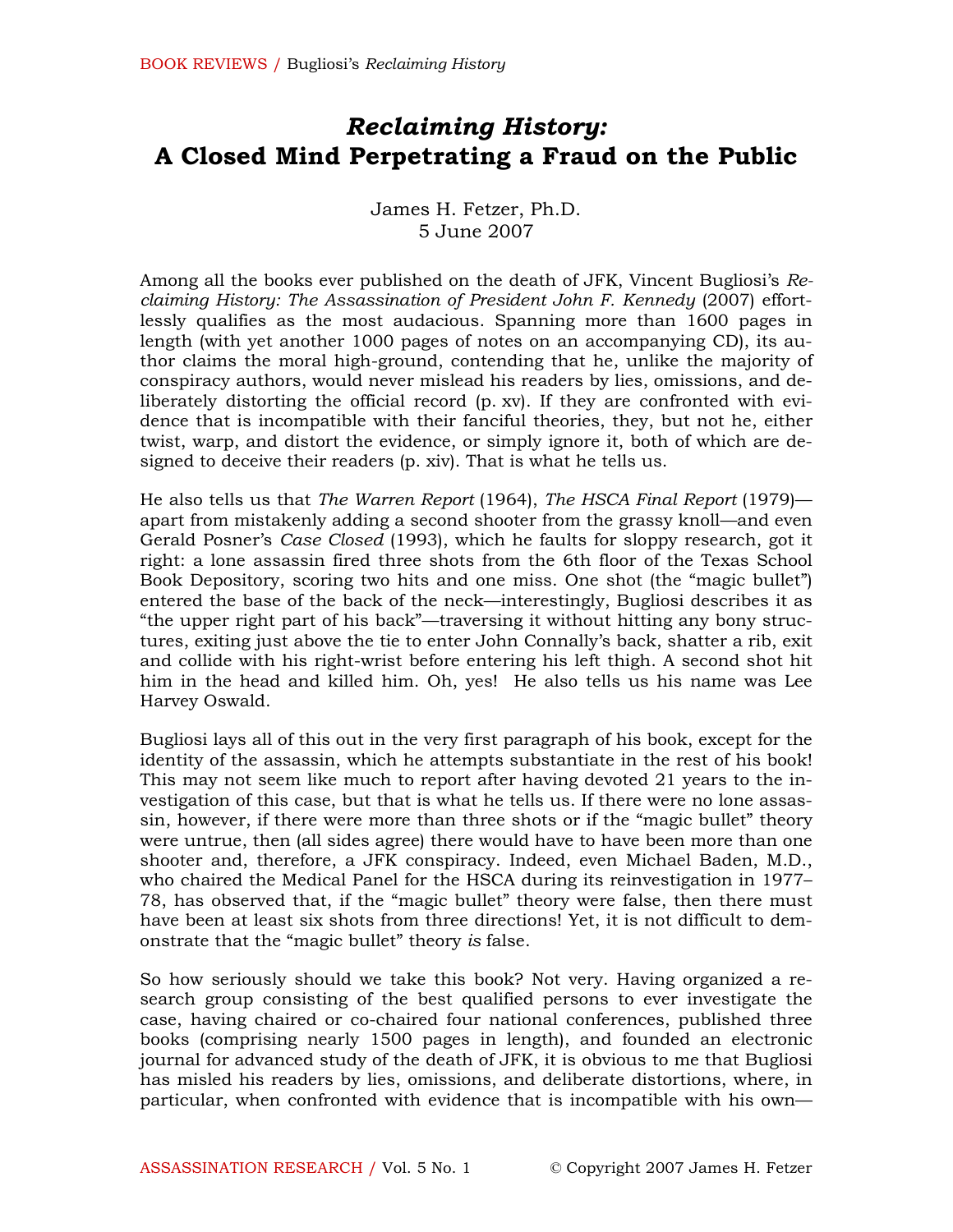official but fanciful—theory, he either twists, warps, and distorts the evidence or simply ignores it. His key claims are not merely provably false but, in crucial cases, not even physically possible. How can this be the case?

#### Science vs. the Law

Vincent Bugliosi is a brilliant prosecutor. His success in the courtroom has resulted from his remarkable capacity to persuade others that what he tells them is true. The capacity to persuade others that what you have to say is true, however, is not the same thing as telling the truth. Truth is a property of sentences in a language (including mathematical statements in the natural sciences), where a sentence in that language is true when it corresponds with the way things are (what there is or what is the case). When what you are being told corresponds to the way things are (what there is, what is the case), then you are being told the truth. Otherwise, you are not. But you may or may not be wellpositioned to tell the difference. And therein lies the rub!

The difference between Socrates and the Sophists was that Socrates used his ability to reason for the purpose of discovering truth, while the Sophists used their abilities for the purpose of persuasion. Among those who represent the Sophistic tradition today are used-car salesmen, politicians, and lawyers. In the American adversarial tradition, during criminal proceedings, such as the conduct of a trial, the defense attorneys have the duty to provide their clients with a zealous defense, which means presenting just the evidence that tends to exculpate them from the crime alleged. The prosecutor bears the greater burden of considering evidence on both sides to insure that justice is done. Bugliosi's zeal to convict Oswald has overcome his commitment to justice.

How is this possible? After the publication of Assassination Science (1998), with eleven expert contributors, and of Murder in Dealey Plaza (2000), with nine, which we sent to Bugliosi, David W. Mantik, M.D., Ph.D., with whom I had been collaborating for nearly a decade, suggested that I write to him and ask, "What would it take to convince you of a conspiracy and cover-up in the death of JFK? Are none of our major discoveries—our 16 smoking guns, for example [published on pp. 1–14 of *Murder*<sup>-</sup>-convincing? And, if not, why? And, if not, what would it take? (23 January 2001)." His answer was simple: "Only evidence, Drs. Fetzer and Mantik. Only evidence." Yet it is rather easy to prove he ignores our evidence, violating his own standards.

Bugliosi is not an historian or a scientist. While he accepts the books I have edited as the only exclusively scientific books (three) on the assassination (p. 974), there can be no room for doubt that he has ignored them. My guess is that, as Mantik suggests (Review in this issue of Assassination Research), Bugliosi commits a blunder in epistemology, confounding a jurisprudential model (as some have called it) with a scientific model of investigation. Courtroom procedures are useful to resolve conflicts in limited intervals of time using available evidence based upon degrees of subjective credibility, while scientific procedures are intended to establish truths over unlimited intervals of time on the basis of objective measures of evidential support.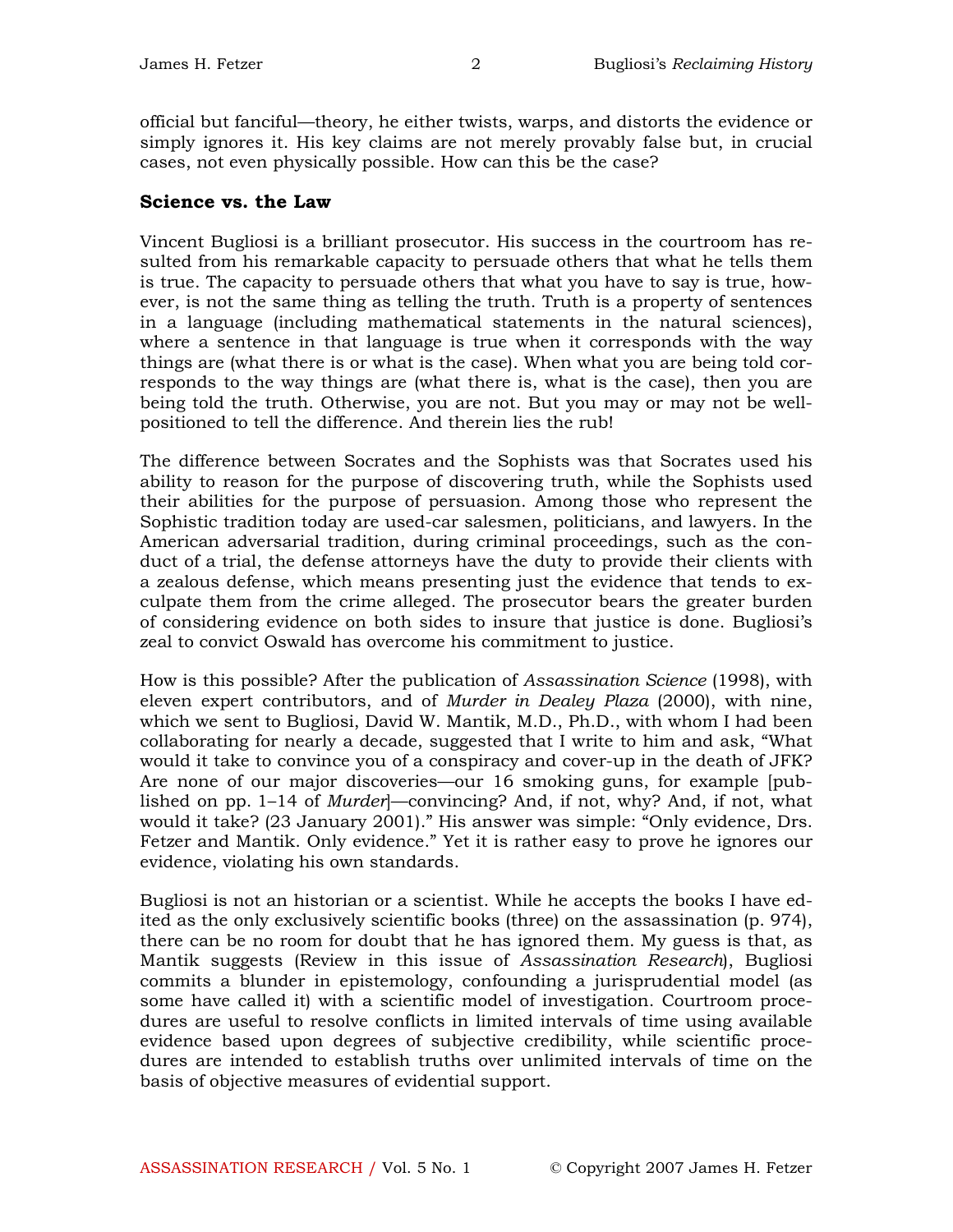#### The One Minute Proof

The differences are several. Practical decision-making requires resolutions in a finite interval using then-available evidence that is both relevant and admissible. These decisions are typically definitive and afford a means for settling conflicts. Scientific knowledge-acquisition, by contrast, does not end after a finite interval but, with the accumulation of new evidence, can lead to the rejection of hypotheses previously accepted, the acceptance of hypotheses previously rejected, and the suspension of belief in cases that were previously assumed settled. The succession of classical mechanics over Aristotelian physics and its subsequent defeat by relativity theory are striking examples having parallels in chemistry, biology, and psychology.

In an earlier book, The Betrayal of America (2001) on the Supreme Courts decision in the 2000 election, Bugliosi introduces an argument about (what he takes to be) a blunder keeping most otherwise intelligent citizens from thinking intelligently about JFK, elaborating a one minute proof he had advanced to a group of 600 trial lawyers. He first asked if they had read criticism of The Warren Report (1964) or seen the film, JFK. Many hands rose. He was sure they would agree that, before making up their minds, they should hear both sides. With that in mind, he asked, "How many have read The Warren Report?" Very few raised their hands. Most members of this audience had rejected the Commission's findings without reading its Report.

But, as I pointed out in an *amazon.com* review (29 May 2001), Bugliosi's argument founders on a subtle fallacy. Suppose you were asked for your opinion about astrology. Would it be a mistake on your part if you had arrived at your conclusion without having read books by astrologers and hearing both sides? Suppose you heard that a political leader advocated a program of Aryan supremacy, Jewish eradication and territorial aggression? Would it be a mistake on your part if you had concluded that those views were corrupt and unworthy without actually bothering to read *Mein Kampf* (1925–26)? Arguments that are logically sufficient to disprove its themes offer an alternative to having to read a book that defends them. But they have to be grounded in good reasons and not merely psychological appeal.

The situation with *The Warren Report* (1964) is highly comparable. Thus, if its principal conclusions, which Bugliosi embraces, are sorted out as a set of four hypotheses, (h1) to (h4)—including (h1) that the "magic bullet" theory is true, (h2) that the assassin was situated above and behind his target, (h3) that he used a 6.5 mm Mannlicher–Carcano to hit his target, and (h4) that Lee Harvey Oswald was the shooter—which can be proven false on independent grounds, then there is surely no obligation to read those flawed studies that "support" them. While he claims to have 53 items of evidence incriminating Oswald, he also dismisses indications that most if not all of them appear to be planted, faked or fabricated. In his enthusiasm to convince his readers of Oswald's guilt, Bugliosi adopted an uncharacteristically uncritical attitude toward "evidence" he found useful. If the "magic bullet" theory cannot be true, if the weapon cannot have fired the bullets, and if the alleged assassin was not even at the window, the case begins to look very different, indeed.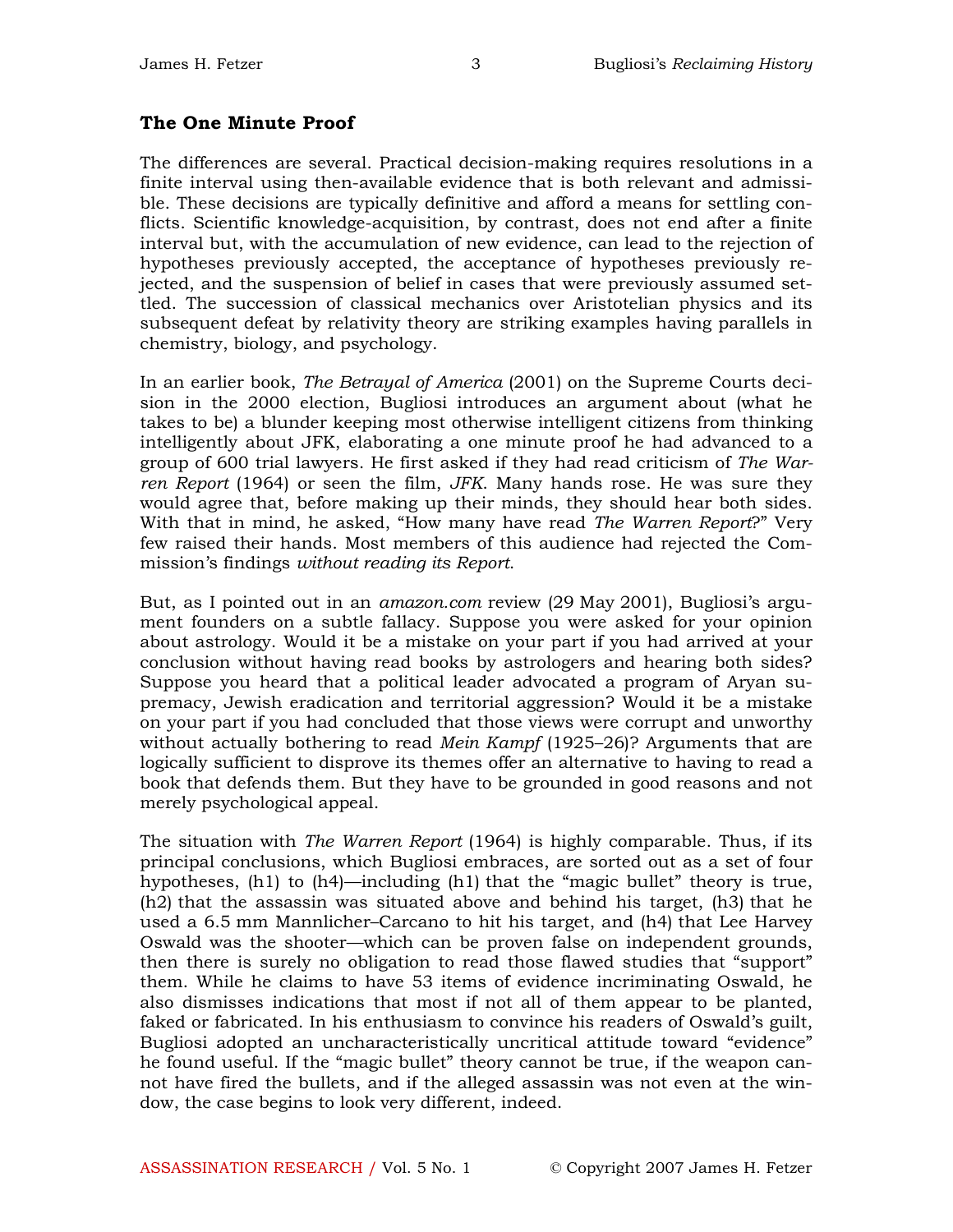### The "Magic Bullet" Theory

The "magic bullet" requires an entry location at the base of the back of the neck, which, as I have noted above, Bugliosi describes as "the upper right part of his back" (p. xi). No matter. We have so much evidence about this wound that, if we don't know where JFK was hit in the back from behind, then we probably don't know anything about the case at all. Consider that the jacket he was wearing has a hole at about  $5\frac{1}{2}$  inches below the collar and the shirt slightly below that. The autopsy diagram prepared by Navy Lt. Commander J. Thornton Boswell, USNMC, shows a wound on the back at the same approximate location. Another autopsy diagram by FBI Special Agent James W. Sibert shows the wound to the back below the wound to the throat. The holes in the shirt and jacket align with the two autopsy diagrams.

Sibert and Francis X. ONeill subsequently submitted an FBI report of their autopsy observations, which included, in part, "Medical examination of the Presidents body revealed that one of the bullets had entered just below his shoulder to the right of the spinal column at an angle of 45 to 60 degrees downward, that there was no point of exit, and that the bullet was not in the body." Moreover, the President's personal physician, Admiral George G. Burkley, USNMC, in the death certificate he executed on JFK, described a massive wound to the head, while adding "a second wound occurred in the posterior back at about the level of the third thoracic vertebra". Which is a location that corresponds to the same place as the other evidence indicates.

Re-enactment photographs include stand-ins for the President with circular patches for the wounds he is supposed to have sustained, a small one at the vicinity of the occipital protuberance and a large one about 5½ inches below the collar to the right of the spinal column. Documents that were released by the Assassination Records Review Board have shown that Rep. Gerald Ford (R– Michigan), then a junior member of the Warren Commission, had the location of the wound re-described as entering at "the back of the neck" rather than in the uppermost back, the exaggeration that Bugliosi adopts. The mortician, Thomas Evan Robinson, confirmed that there was a wound in the back five to six inches below the shoulder and to the right of the spinal column. And Mantik has conducted an experiment with a CAT scan from a patient with chest and neck dimensions similar to those of JFK that demonstrates the official trajectory is not even anatomically possible, because cervical vertebrae intervene. The official account cannot be true.

The demise of the "magic bullet" theory means that the wound to the throat and the wounds to Connally have to be accounted for on the basis of other shots and other shooters. Indeed, Mantik has demonstrated that, given the wound to the back and the wound to the throat combined with two wounds to the head (one from behind and one from in front), JFK was hit at least four times. Since Connally was hit at least once from the side and one shot missed and injured James Tague, Baden is right: the "magic bullet" theory is false and there have to have been at least six shots from three directions! Which means that The Warrren Report, The HSCA Final Report, Posner's Case Closed, and Bugliosi's own Reclaiming History cannot be sustained!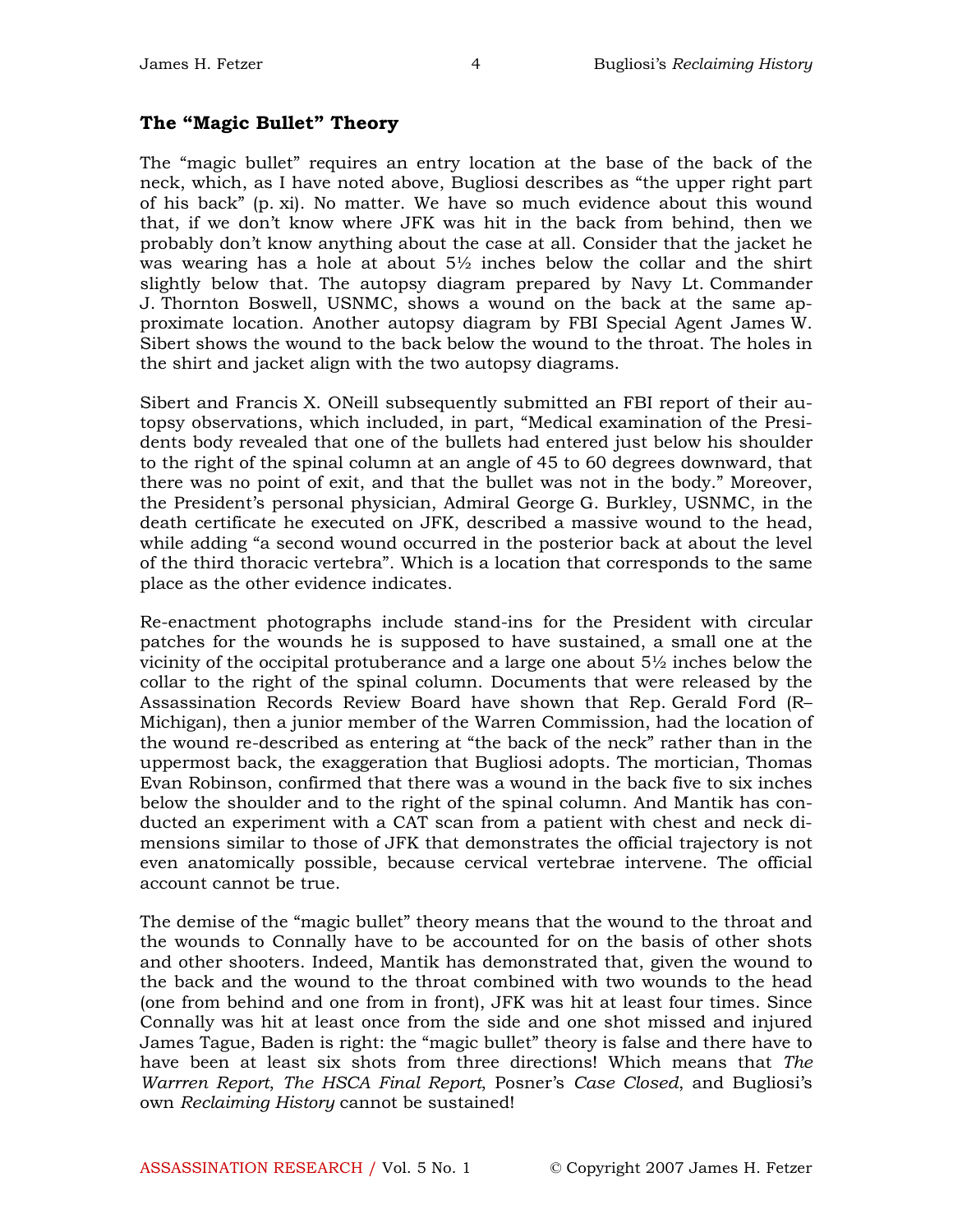#### The Location and the Carbine

Consider hypothesis (h2), the hypothesis that the assassin was above and behind on the sixth floor of the Texas School Book Depository. As Stewart Galanor, Cover Up (1998), has observed, if you juxtapose the diagrams of the wounds that JFK is supposed to have sustained—in particular, the shot to the back of his head (from its purported entry location to its purported exit)—with a frame from the Zapruder film (Z–312) taken immediately before he was hit, if the official account is correct and the film is authentic, it turns out that, given a proper orientation, the shot would have to have been on a slightly upward trajectory, not the downward trajectory the official account requires. Thus, it follows that either the official account is not correct or the film is fake, an uncomfortable conclusion for one who defends The Warren Report (1964).

Hypothesis (h3), that the shooter used a 6.5 mm Mannlicher–Carcano to hit his target, poses problems of its own. The death certificates, The Warren Report (1964), articles in the Journal of the AMA, and other sources affirm that the President was killed by the impact of high-velocity bullets. Many authors, including Harold Weisberg, Whitewash (1965), Peter Model and Robert Groden, JFK: The Case for Conspiracy (1976), and Robert Groden and Harrison E. Livingstone, High Treason (1989), have observed that the Mannlicher–Carcano the killer is alleged to have used is not a high-velocity weapon. Since the Mannlicher–Carcano is the only weapon that Lee Harvey Oswald is alleged to have used, he cannot have fired the bullets that killed JFK. They were high velocity, the weapon was not; hence, he didn't do it.

Finally, (h4), the hypothesis that Lee Harvey Oswald was the shooter, has always been problematical. He was confronted by a motorcycle patrolman, Marrion Baker, in a lunchroom on the second floor within 90 seconds of the assassination at 12:30 PM. Fellow workers had observed him in and around that location prior to the shooting, including William Shelley, who observed him at 11:50 AM when he (Shelley) came down to eat lunch; at 12:00 noon, Eddie Piper saw him on the first floor when he (Oswald) told him he was going up to eat; at 12:15 PM, Carolyn Arnold, the Executive Secretary to the Vice President, observed him sitting in the lunch room; and, at 12:25 PM, five minutes before the assassination, she saw him again, but on the first floor near the front door of the building. Some of these witnesses would hesitate to confirm their testimony after visits from the FBI, but they cohere together.

Indeed, Officer Baker confronted him before 12:32 PM and held Oswald in the sights of his revolver until he was assured by Roy Truly, Oswald's supervisor, that Oswald was an employee. For him to have been the shooter, he would have had to have rushed across a warehouse floor, stashed his trusty carbine, raced down four fights of stairs and into the lunch room within a minute and a half. Baker stated that Oswald did not seem out of breath but appeared to be calm, a description that Truly confirmed. If these findings about (h3) and (h4) are wellfounded, then Oswald not only did not have the means but also lacked the opportunity to commit the assassination. His wife later testified that Lee admired the Kennedys and bore JFK no malice, which implies the man Bugliosi fingers for the crime lacked motive, means, and opportunity.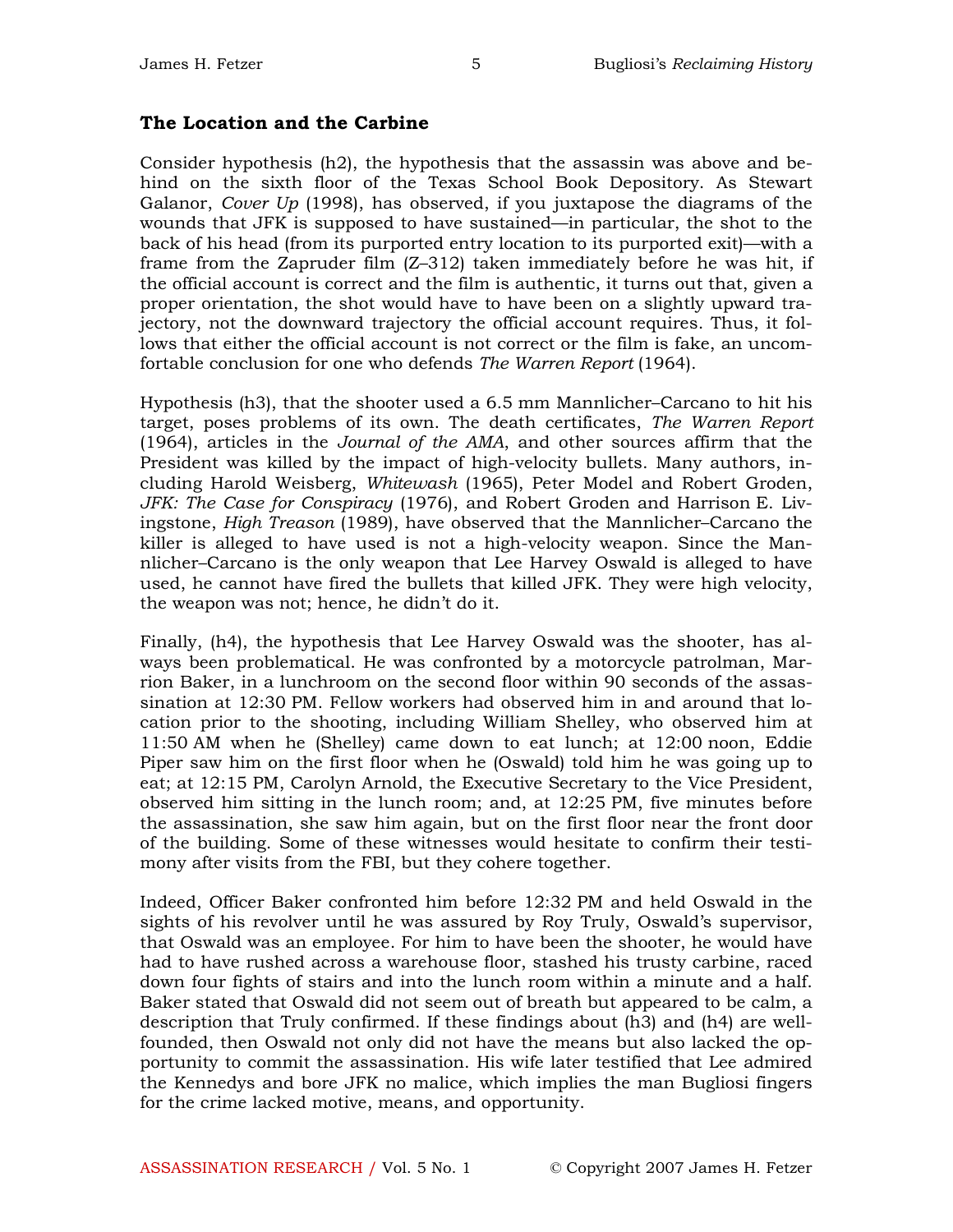#### Twisting, Warping, and Distorting

Bugliosi contends that Oswald was too unstable and insufficiently reliable for the CIA or the Mafia to have depended upon him to carry off the biggest murder in American history. Given the official story, he had defected to the Soviet Union, slashed his wrist trying to commit suicide, behaved erratically in New Orleans, lived the life of a loner, and all that. Why would the CIA or the Mafia have trusted him? Indeed, if Lee had been part of a conspiracy, as soon as he departed from the building, a car would have been waiting to take him to his death. Instead, he becomes the first successful assassin in history to make his escape by public transportation! The author appears unable to appreciate that the same reasons he offers for why Oswald might not have been an appropriate choice to serve as an assassin are excellent reasons why he would have made a great selection in a conspiracy to serve as the patsy!

Perhaps the most disgusting discussion of the entire 1600 pages, however, is Bugliosi's treatment of the medical evidence. Here he not only takes for granted that two bullets struck from above and behind, one exiting from the throat, the other hitting him in the head and killing him—describing this account as "incontrovertible"—but characterizes the Parkland physicians as mostly young and inexperienced, when in fact they included Kemp Clark, M.D., Director of Neurosurgery, Malcolm Perry, M.D., and many others highly experienced in dealing with gunshot victims. In what must be the single most dishonest statement in this entire work, he says that conspiracy theorists allowed unfocused observations in a frenzied atmosphere to take precedence over the autopsy X-rays and photographs in their investigations of JFK! That's what he tells us. Reading this, I was overcome with nausea.

More than forty eyewitnesses—from Dealey Plaza and Parkland Hospital to the Bethesda morgue—have testified to a massive blow-out at the back of the head. They include Beverly Oliver, Phillip Willis, Marilyn Willis, Ed Hoffman (Dealey Plaza), Robert McClelland, M.D., Paul Peters, M.D., Kenneth Salyer, M.D., Charles Carrico, M.D., Richard Delaney, M.D., Chares Crenshaw, M.D., Ronald Jones, M.D., Audrey Bell, Nurse, Aubrey Rike, Ambulance Driver (Parkland Hospital), and Francis X. ONeill, FBI, Paul OConnor, Jerrol Custer, Floyd Riebe (Bethesda Morgue). Bugliosi interviews some of them and makes perfunctory efforts to dissuade them, but the crux of the matter has always been that the autopsy X-rays do not show a massive blow-out to the back of the head. From a logical point of view, either the witnesses are mistaken or else the X-rays are not authentic.

Bugliosi's reliance upon experts should have drawn him to the studies of the autopsy X-rays by David W. Mantik, M.D., Ph.D., and of the reports from the physicians at Parkland Hospital by Robert B. Livingston, M.D. Mantik has a Ph.D. in physics from Madison, an M.D. from Michigan, and is board certified in radiation oncology. Livingston was a world authority on the human brain and an expert on wound ballistics. Mantik's studies of the X-rays, which demonstrate that the right lateral cranial X-ray has been altered by imposing a patch upon a massive blow out to the back of the head, his discovery that a 6.5 mm metallic slice was added to the anterior/posterior X-ray, and Livingston's de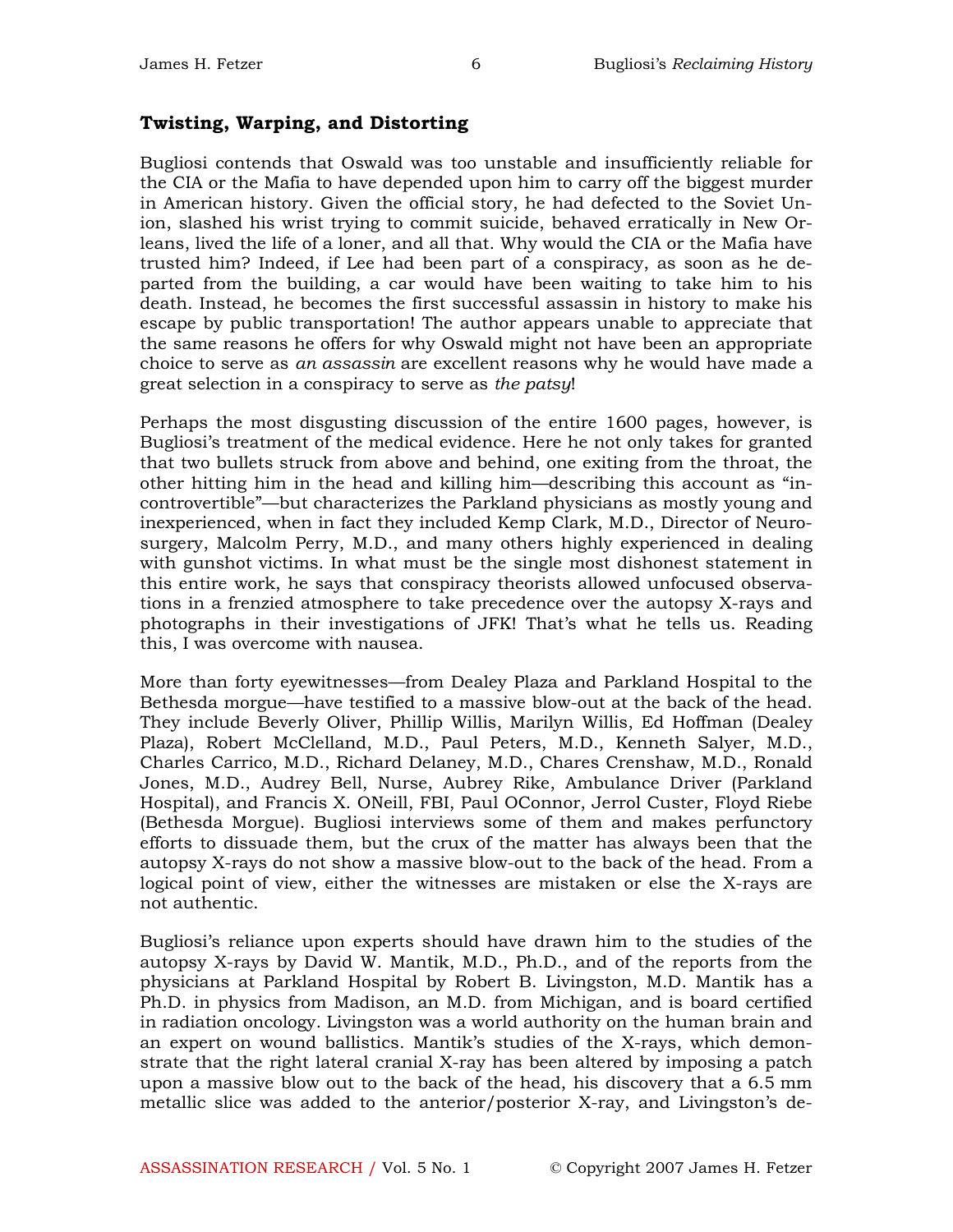termination that the brain shown in diagrams and photos at the National Archives cannot be that of John F. Kennedy—based on his study of the numerous, consistent reports from Parkland physicians of cerebellar as well as cerebral tissue extruding from that massive defect—are (or ought to be) the starting point for any serious investigation of this crime. But you would think Bugliosi had never laid eyes on Assassination Science (1998).

### Unwarranted Simplifications

Because these results come from technical studies or entail expert judgment, the most easily accessible evidence refuting the official account remains the shirt, the jacket, the autopsy diagrams, the President's personal physician's death certificate, the re-enactment photos, the mortician's report, Ford's redescription of the wound, and Mantik's demonstration that the trajectory is not even anatomically possible. This information is not hidden from sight but has been published in many familiar books, such as Mark Lane, Rush to Judgment (1966), Gary Shaw and Larry Harris, Cover Up (1976; 2nd edition, 1992), Robert Groden, The Killing of a President (1993) and Stewart Galanor, Cover Up (1998), not to mention Assassination Science (1998) and Murder in Dealey Plaza (2000). It also appears in The Lone Nutter Refutation on assassinationscience.com and in Assassination Research (Vol. 1, No. 1). We know that there had to have been at least six shots from three directions!

Bugliosi not only misrepresents the medical evidence but also simplifies his case by making gratuitous assumptions about the FBI and the Secret Service, insisting that no one has ever implicated them in these events. That ought to come as some surprise to Vincent Palamara, for example, who authored two chapters about the events for Murder in Dealey Plaza (2000), one of which summarizes evidence of a "stop" on Elm Street after bullets had begun to be fired, the other addressing the roles of Floyd Boring, Assistant Special Agent in Charge of the White House Detail, Emory Roberts, Agent in Charge of the Secret Service Detail in Dallas, and William Greer, the driver of the Presidential Limousine during the motorcade. Indeed, these are related, insofar as the stop appears to have occurred when Greer pulled the limo to the left and stopped in the vicinity of the steps leading up to the pergola.

This was only the most striking of more than fifteen indications of Secret Service complicity in setting JFK up for the hit, which include leaving an agent behind at Love Field, arranging the motorcade in the wrong sequence, using an improper motorcade route, not welding the manhole covers and not covering the open windows, ordering the 112th Military Intelligence Group to stand down over its Commanding Officers adamant opposition, letting the crowd spill out into the street, not responding to the initial shots, calling an agent back when he started to respond, pulling the limousine to the left and to a halt, taking a bucket and sponge and washing brains and blood from the limousine after arrival at Parkland Hospital, forcibly removing the body and transporting it back to Washington, D.C., collecting the autopsy X-rays and photographs during the autopsy rather than allowing the physicians to use them, and sending the limousine back to Ford to be completely rebuilt.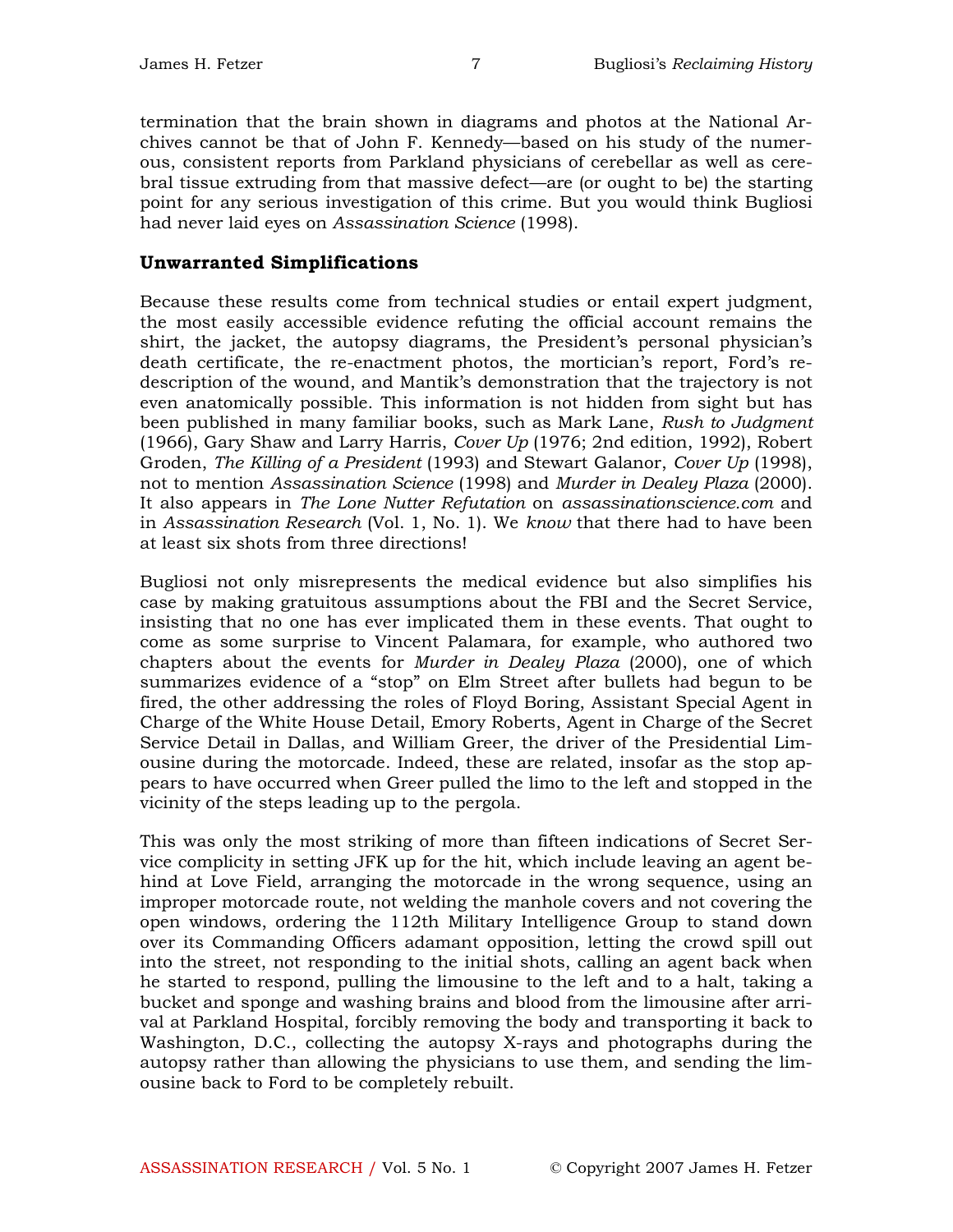The concealment of the stop, which lasted less than two seconds, but during which JFK was hit twice in the head—once from behind (from a second-story window of the Dal-Tex Building), once from in front (from an above-ground sewer opening at the north end of the Triple Underpass)—has been extensively discussed in The Great Zapruder Film Hoax (2003). Moreover, multiple proofs of film alteration are demonstrated with clips from the film in an introductory symposium by John P. Costella, Ph.D., which is available on assassinationscience.com and assassinationresearch.com. These include the publication of frames with physically impossible features, blunders made introducing the Stemmons Freeway sign into the recreated film, the blob and blood spray that were added to Frame 313, the occurrence of Greer's two head turns at speeds far faster than humanly possible, the excision of Connally's left turn from the extant film, and removal of the image of blood and brains from the trunk, not to mention eyewitnesses who have observed a more complete film on more than one occasion, which surely ought to have drawn Bugliosi's attention. He appears to be completely ignorant of the evidence. Frame 374 even displays the massive blow-out to the back of JFK's head!

## A Closed Mind

Indeed, when the Assassination Records Review Board telegraphed that it wanted the Secret Service to provide its Presidential Protection Survey Records for JFK's trips in 1963, rather than providing them, the Secret Service destroyed them. Most of the evidence that I have described here was easily available to the author of this book. Unlike a recent study of mine, "Reasoning about Assassinations," *International Journal of the Humanities* 3 (2005/2006), which lays out the evidence that refutes the "magic bullet" theory, published after undergoing peer review subsequent to its presentation during a conference at Cambridge University in 2005 (now archived at assassinationscience.com for ease of access), the arguments that Bugliosi advances in support of (h1) to (h4) could never pass a peer review. Astonishingly, he has not even come to grips with the most basic evidence!

When I first wrote to Bugliosi asking, "What would it take to convince you of a conspiracy and cover-up in the death of JFK?" and received the answer, "Only evidence, Drs. Fetzer and Mantik. Only evidence.", I simply took for granted that an experienced prosecutor, who was accustomed to bearing the higher burden of justice on his shoulders, would appreciate the quantity and quality of the evidence that refutes the "magic bullet" theory and exonerates Oswald as the assassin of JFK. He conveys the impression that it is he who has been most attentive and painstaking in dealing with the basic evidence in this case—the autopsy X-rays and photographs, the photos and diagrams of the brain, and the Zapruder film—when it is he who ignores our research assessing their authenticity! It just did not occur to me that a person of his standing would perpetrate a fraud on the public in a case of this magnitude.

Ignoring our proofs of fabrication of the most basic evidence, alas, is not his only scientific blunder. He also cites the work of Vincent Guinn on bullet fragments from the limo and allegedly the brain in support of the inference that, because the levels of antimony from them fall into two and only two groupings,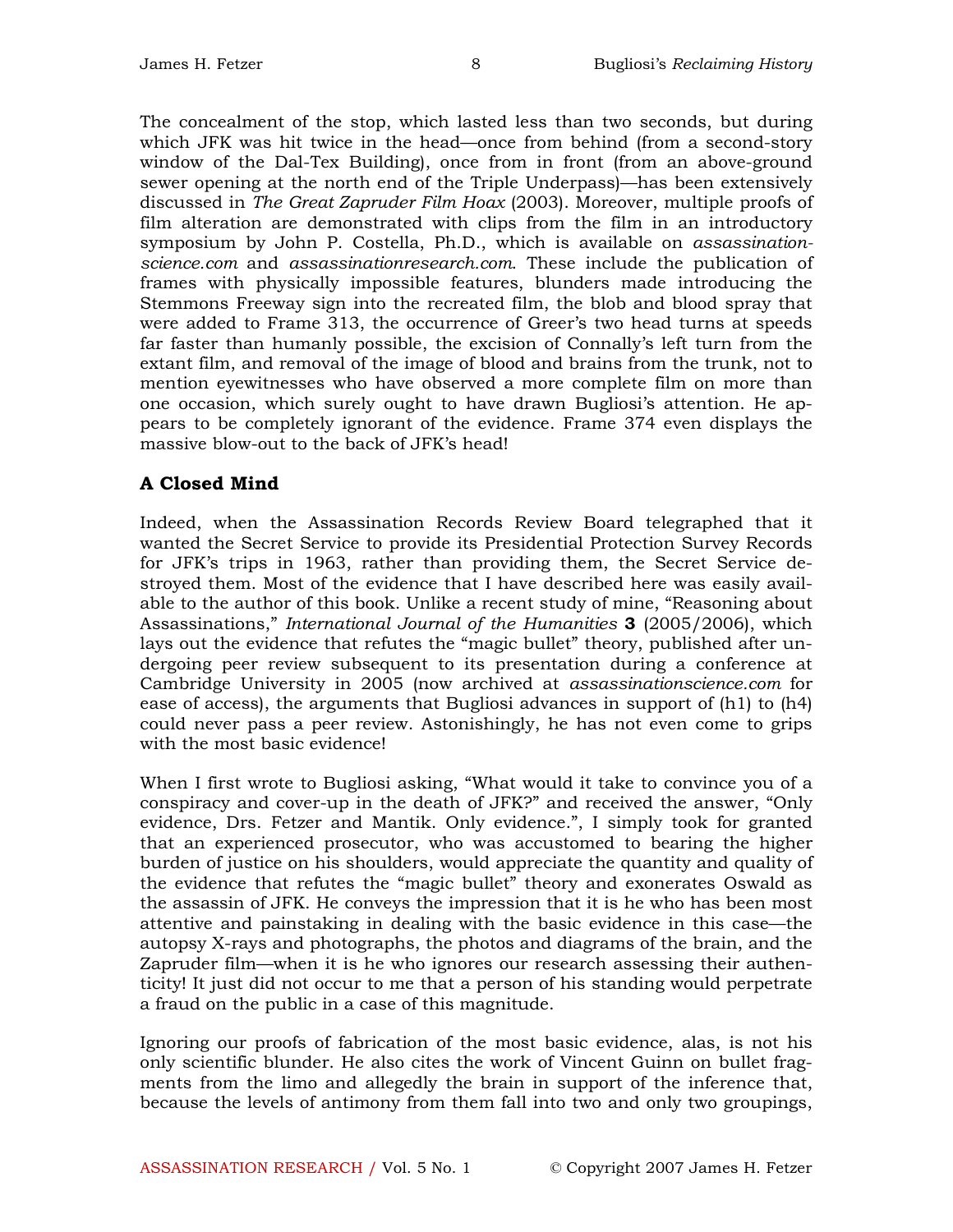this indicates that they all originated from two bullets. Indeed, Guinn says one of those groupings matches the bullet found on Connally's stretcher, which the government claims to be the "magic bullet" and to have been officially established as having been fired from Oswald's Mannlicher–Carcano. Yet its observable properties are identical with those of bullets that were fired into buckets of water or wads of cotton by the Warren Commission and the HSCA staffs in conducting their investigations. It exhibits none of the distortion that bullets fired into cadavers' wrists, for example, display. They appear indistinguishable [Murder in Dealey Plaza (2000), p. 411].

So Bugliosi relies on Guinn's chemical analysis to prove that Oswald had killed JFK with these bullets, both of which were fired by the Mannlicher–Carcano. But that is very faulty reasoning. Even if the "magic bullet" and the fragments added up to two bullets and both bullets had been fired from the carbine, that shows neither (a) that the "magic bullet" was fired during the assassination, nor (b) that Oswald fired it—or any other! As very early students of the case, including Harold Weisberg, Mark Lane, and Sylvia Meagher, observed, the evidence strongly suggests the "magic bullet" was a plant. And someone other than Oswald could have used the weapon during the shooting. We have evidence that he was not on the 6th floor and that the Mannlicher–Carcano cannot have fired the (high-velocity) bullets that killed JFK. That obvious fallacies of these kinds should be committed by Bugliosi indicates that his reasoning ability was adversely affected by his goal, which was clearly not to assess the evidence but to marshal a case against the alleged assassin—the most convincing case he could muster!

## "Experts" and Experts

In order to dismiss the HSCA's conclusion that there was a second gunman on the grassy knoll, Bugliosi disputes the acoustical studies on which it was based. Motorcycle patrolman H. B. McLain's mike was locked in the open position and produced a dictabelt recording that seems to be of sounds from shots fired during the assassination. In agreement with *The Warrren Report* (1964) that three shots were fired from the book depository, The HSCA Final Report (1979) concluded that at least one additional shot had been fired from the grassy knoll but had missed! While physical evidence should be given precedence over witness accounts, Bugliosi reverses this weighting to find support for the rejection of the acoustic evidence and does not even bother to interview the experts who worked on this issue in his zeal to reject findings contrary to his position, as Donald Thomas, "Debugging Bugliosi", observes.

Bugliosi should have known better, since Thomas had published a study in Science  $\&$  Justice 41 (2001), in which he had discussed and refuted most of the objections Bugliosi endorses. As I confirmed in conversation with him at a conference in Dallas, Thomas agreed that the methods used (the specific arrays of microphones deployed) were not sufficiently discriminating to tell if the sounds of shots attributed to the 6th floor of the Depository might not have come from the 2nd floor of the Dal-Tex Building instead. The acoustic evidence is therefore consistent with three shots from the Dal-Tex as well as three shots from the Book Depository. These studies were restricted to shots that could have been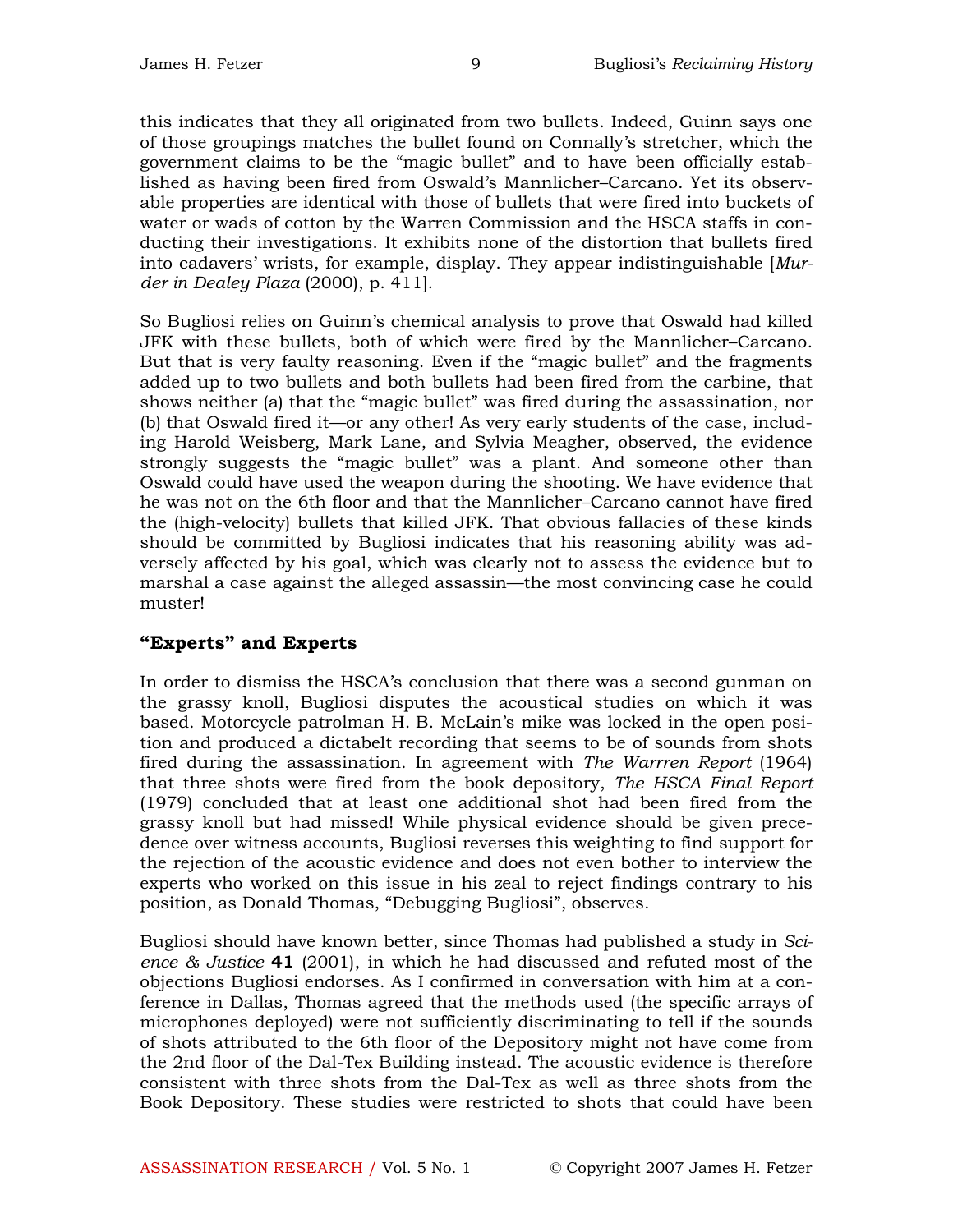fired from only the two locations, Depository and knoll, and did not examine the possibility of additional shots from other locations. The graphs and other evidence published in The HSCA Final Report (1979) exhibit other spikes suggesting that even more than four shots could have been fired. But his readers would never know that the acoustical evidence is so interesting and important on the basis of Bugliosi's slovenly discussion.

That experts are not always expert has been dramatically demonstrated by the case of Luis Alvarez, the Nobel Prize winning physicist from Berkeley, who pubished a so-called "jiggle" analysis of the extant Zapruder film that has been used to support the lone assassin theory. In a chapter in The Great Zapruder Film Hoax (2003), however, Mantik reports that, when he tried to replicate Alvarez's "findings", it was impossible, because a more accurate graph of the jiggles, which he provides, resembles a mass of relatively similar variations rather than a small number of striking variations. This suggests that Alvarez may have been employing the technique of selection and elimination ("special pleading", in informal logic) by selecting data that supports a predetermined conclusion and eliminating the rest. Bugliosi, no doubt, must have found that congenial, since it is the very methodology he has used throughout his book. But proof that Alvarez's work was unreliable should have caused him pause. The subjective certainty with which Bugliosi advances his thesis bears no correspondence to objective degrees of support.

Mantik not only studied the Zapruder film by comparing Alvarez and his own jiggle results but also compared both blur and jiggle patterns in the Muchmore film. If they were recording the same shot sequence and if those sound waves induced minor motions in those films, then presumably they ought to exhibit similar patterns of jigges and blurs. The results of his study of Muchmore yielded a smooth jiggle graph, but a highly-varied blur graph. If the film were authentic, the results of these analyses ought to converge. Those who have argued that altering the Zapruder film would have required altering others, including the Muchmore film, ought to have been impressed by research indicating the Muchmore film is not authentic. An unexpected benefit of his studies was indications of another shot around Frame 160, which corresponds to the commencement of the Connally left-turn. No one should presume Bugliosi understands the scientific evidence!

## Science Will Out

If Bugliosi's book is viewed as his courtroom brief, which is appropriate in every way, it displays the strengths and the weaknesses of the jurisprudential model of inquiry by comparison with the scientific. He has selectively relied on evidence available to him and presented it in psychologically compelling language. But he does not respect science he should have mastered. Before his brief was complete, two scientists from Lawrence Livermore Laboratory had undermined the bullet fragment research upon which his case depends. And a new study with four authors has demonstrated that these fragments could have come from multiple bullets, where the evidence for two shots from one shooter has been severely undermined. As Gary Aguilar, M.D., explains in his article, "Is Vincent